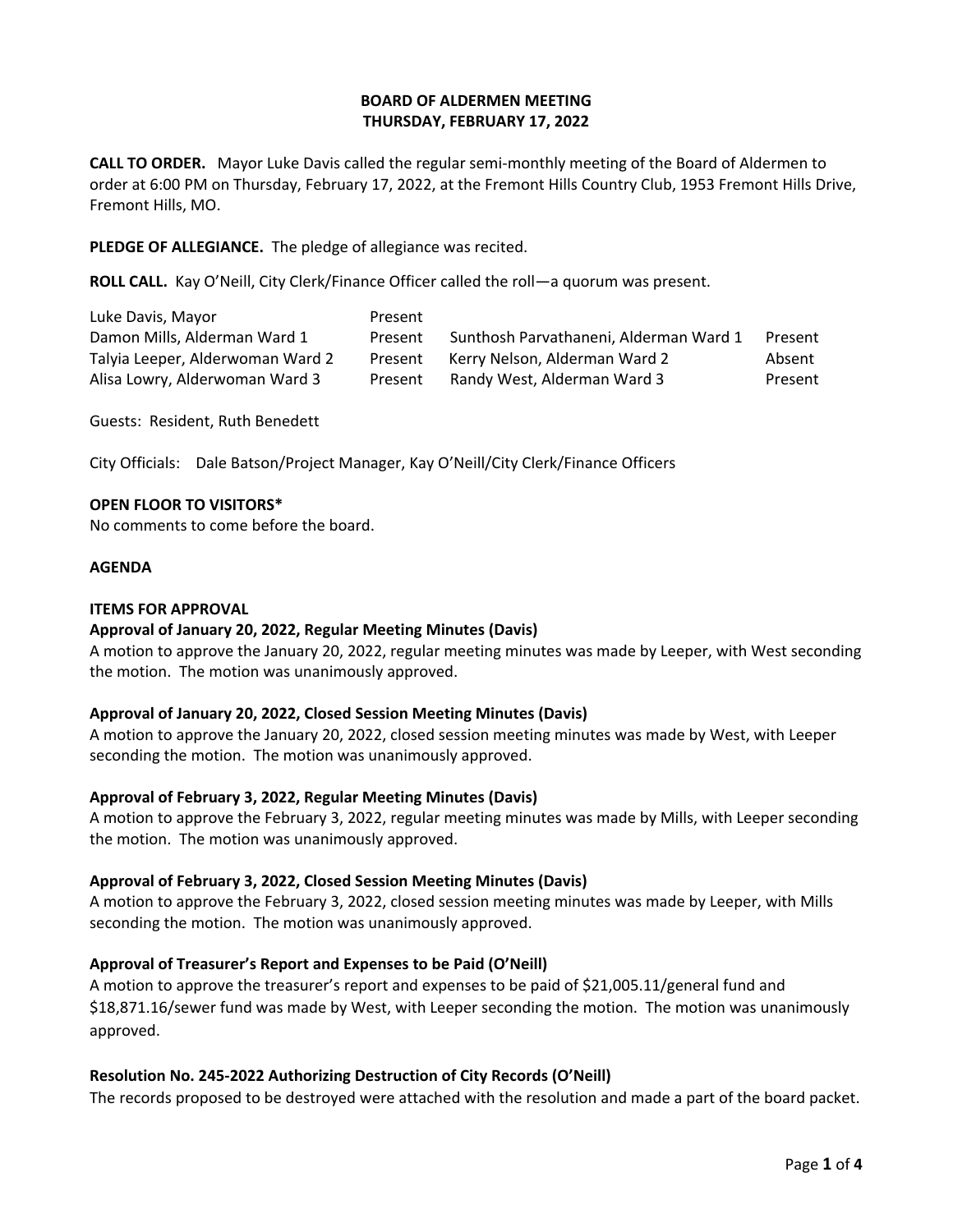A motion to approve Resolution #245-2022 was made by West, with Leeper seconding the motion. The motion was unanimously approved.

## **OLD BUSINESS**

# **Citywide Fiber (Mills)**

Brandon from Net Vision reported that they are currently installing on Congressional Circle. They anticipate fiber being installed to three to four homes per day going forward. They were held up due to their boring machine being down—they will get that back on Monday or Tuesday. They are currently boring south of Merion Drive and are laying 1500 feet per day.

## **Cassidy Guardhouse Construction Project (Batson)**

Construction progress has slowed due to the weather. If temperatures are favorable next week, they will continue with the block work. The guardhouse should be finished by the end of March or beginning of April if everything goes well. Batson met with the Beautification Committee to discuss the landscape plan—the plan was sent to Jon at Scapes to obtain an estimate. The landscaping was not sent out for bid due to Scapes being our current contractor. Davis will confirm with Growcock if we can use Scapes or if it needs to be sent out for bid.

Parvathaneni entered the meeting at this time.

# **CWERG Engineering Update (Batson)**

At the last board meeting, GRE presented the facility plan which included cost estimates for three proposals to reduce I&I (the project cost proposals were made a part of the board packet). Alternative 3 included smoke testing at a cost of \$14,000. Batson recommended we purchase the smoke equipment (\$2,600) and smoke bombs (\$6 each) and conduct the testing ourselves to conserve funds—we should be smoke testing a minimum of every three years. Manhole testing was proposed at \$8,000—we could investigate manholes ourselves by renting equipment at \$100 per day. We can also purchase sewer pipe caps to replace them as needed and ripcord fans for the manholes.

Batson asked Rob Dyer to provide effluent flow totals which were obtained using a Doppler system and taken during the same timeframe of GRE's testing. The results show that the numbers from GRE do not correlate with our numbers (this information was made a part of the board packet).

GRE needs to submit the facility plan to DNR, and we need to submit a good faith proposal to DNR to show that we are going to take on projects to address these issues. Batson recommends we report that we are working on drainage areas 2 and 10. We can submit the smoke testing results to DNR next year as part of our good faith effort. We need to make improvements now to avoid DNR informing us that we are not doing enough to correct the I&I issues.

Batson recommended we go after some DNR money by doing a 20% match—GRE would assist with the application with the understanding that we would use them for the engineering portion. Batson will find out what they charge for assisting with the grant and what the deadline is for submitting the application.

## **Security (Davis)**

The police services activity log was made a part of the board packet. If a more detailed activity report is obtained, that information will be emailed to the board or Nelson will report on this at the next meeting.

## **Security Camera Upgrade Options (Parvathaneni)**

Parvathaneni feels that the Flock Safety system is a good opportunity for our city to get up-to-date technology. Flock will replace the devices if they are damaged, the system is spread across other municipalities so there is greater effectiveness, and it is an extra layer of protection in addition to the police services.